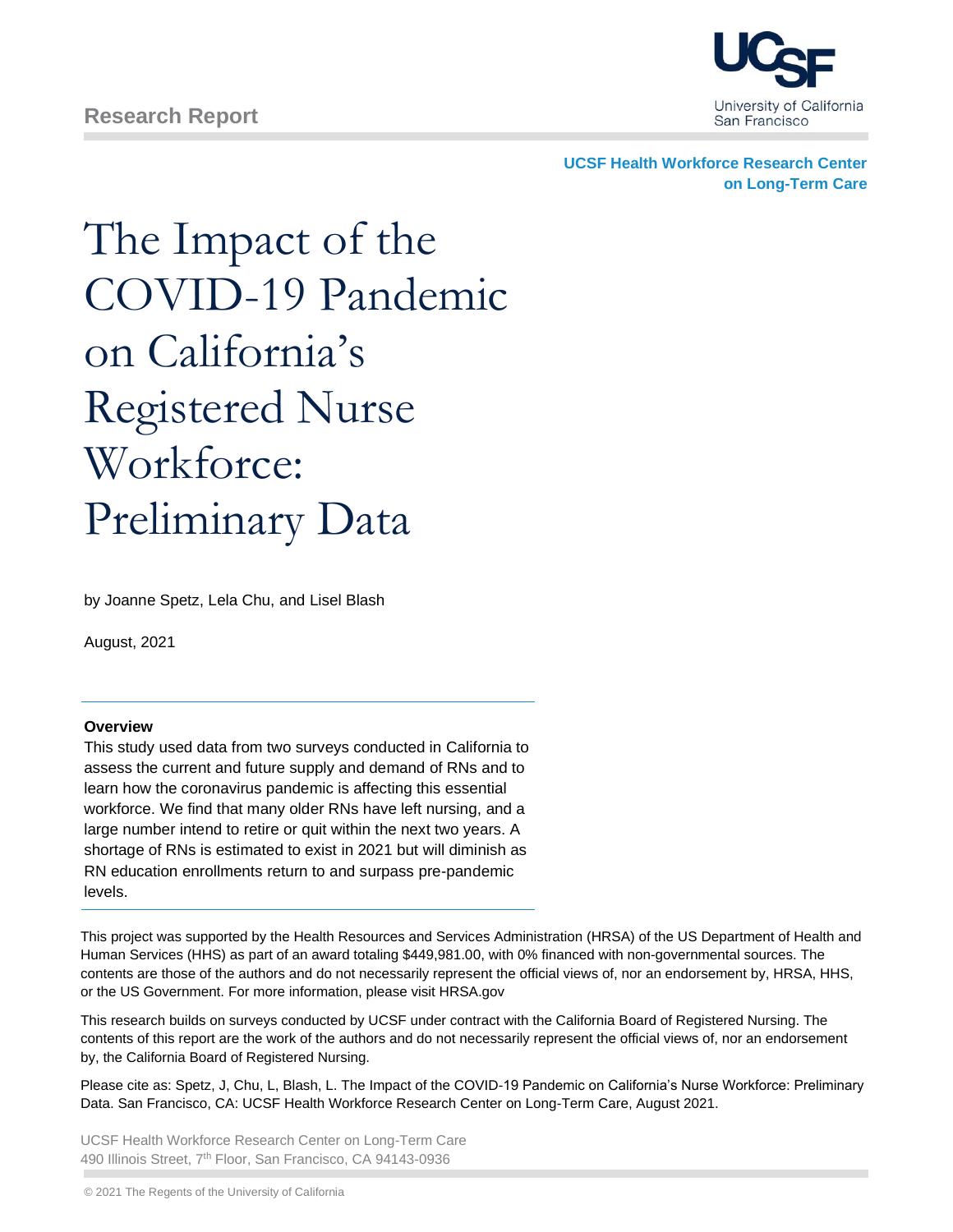# Contents

|   |                            | 4                                                                                                                                              |
|---|----------------------------|------------------------------------------------------------------------------------------------------------------------------------------------|
| 2 |                            | 4                                                                                                                                              |
| 2 |                            |                                                                                                                                                |
| 2 |                            |                                                                                                                                                |
| 2 |                            |                                                                                                                                                |
|   | <b>Discussion</b>          | 9                                                                                                                                              |
|   | <b>Policy Implications</b> | 9                                                                                                                                              |
| 3 |                            |                                                                                                                                                |
|   | 3                          | <b>Results</b><br><b>Registered Nurse Employment</b><br><b>Registered Nurse Education</b><br>Projections of Future Supply and Demand for RNs 8 |

# <span id="page-1-0"></span>**Executive Summary**

#### <span id="page-1-1"></span>**Background**

During the COVID-19 pandemic, numerous concerns about the nursing workforce have been reported. This study used data from two surveys conducted in California to assess the current and future supply and demand of RNs and to learn how the coronavirus pandemic is affecting this essential workforce.

#### <span id="page-1-2"></span>**Methods**

Preliminary data from the 2020 Survey of California Registered Nurses and final data from the 2019-20 Annual Schools Survey were analyzed. These surveys provided data that were used to produce a preliminary update to the forecasts of RN supply and demand in California. The supply projections are based on a stock-and-flow model and the demand projections are based on historic RN employment and rates of hospital utilization by population age group.

#### <span id="page-1-3"></span>**Results**

The preliminary data from the 2020 Survey of Registered Nurses indicate that many older RNs have left nursing, and a large number intend to retire or quit within the next two years. At the same time, unemployment among younger RNs increased and there were (small) decreases in new enrollments in RN education programs during the 2019-20 and 2020-21 academic years. Together, these changes have led to a reduction in the supply of RNs compared with previous projections. A shortage of RNs is estimated to exist in 2021. RN education enrollments are projected to surpass pre-pandemic levels during the 2022-23 academic year, which will lead to a closing of the shortage by 2026.

#### <span id="page-1-4"></span>**Discussion**

With a shortage of RNs likely underway now, employers need to redouble their efforts to retain RNs and develop career paths for newly-graduated RNs. They also need to rapidly develop and implement strategies to mitigate the potential harm of shortages over the next five years.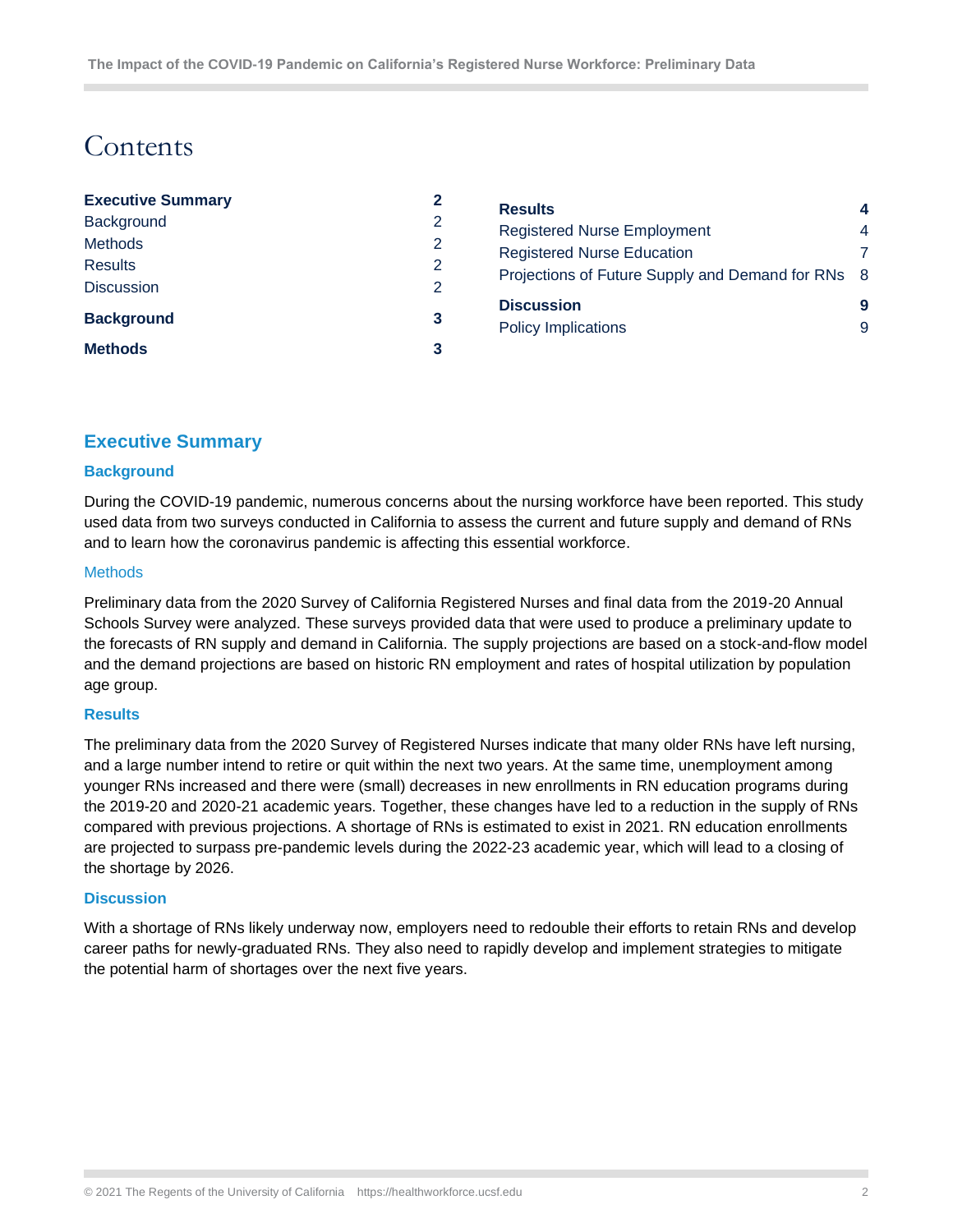# <span id="page-2-0"></span>**Background**

Since the start of the COVID-19 pandemic, numerous concerns about the nursing workforce have been reported. As states prepared for surges of patients as each wave of the pandemic emerged, there were fears of [shortages](https://www.mercurynews.com/2020/12/30/nursing-shortage-grows-acute-amid-covid-19-pandemic/)  [of registered nurses](https://www.mercurynews.com/2020/12/30/nursing-shortage-grows-acute-amid-covid-19-pandemic/) (RNs) prepared to work in intensive care units. In addition, in spring 2020 nursing education programs reported that their students were not able to continue their clinical education due to worries about infection risks within hospitals. Education programs adopted clinical simulation training and shifted didactic courses to online platforms but ultimately [struggled to modify their programs](https://calmatters.org/education/higher-education/college-beat-higher-education/2021/03/nursing-schools-simulations-pandemic/) amidst the limitations caused by the pandemic. Some programs deferred starting a new cohort of nursing students in the 2020-2021 academic year, while others reduced new fall enrollments to ensure classrooms had adequate physical distance between students and faculty. In addition, some accepted students may have deferred their admission because they did not want to engage in remote education. At the same time, anecdotal reports suggested that [some RNs decided](https://morningconsult.com/2021/01/25/about-a-quarter-of-health-care-workers-have-considered-leaving-their-job-since-the-onset-of-the-pandemic/https:/morningconsult.com/2021/01/25/about-a-quarter-of-health-care-workers-have-considered-leaving-their-job-since-the-onset-of-the-pandemic/) [to quit working](https://morningconsult.com/2021/01/25/about-a-quarter-of-health-care-workers-have-considered-leaving-their-job-since-the-onset-of-the-pandemic/https:/morningconsult.com/2021/01/25/about-a-quarter-of-health-care-workers-have-considered-leaving-their-job-since-the-onset-of-the-pandemic/) to reduce the risk of infection with SARS-Cov2 and to recover emotionally from the high stress of [working during the pandemic.](https://morningconsult.com/2021/01/25/we-are-burned-out-nearly-1-in-2-health-care-workers-say-covid-19-has-harmed-their-mental-health/) These changes could undermine the progress made over the past 20 years toward a balanced nursing labor market in California and lead to shortages of RNs in the near future.

This study used data from two surveys conducted in California to assess the current and future supply and demand of RNs and to learn how the coronavirus pandemic is affecting this essential workforce. Two sources of data were analyzed to provide a rapid assessment of the workforce: (1) preliminary data from the biennial Survey of California Registered Nurses and (2) the 2019-2020 Board of Registered Nursing Annual Schools Survey. These surveys are conducted under a contract with the California Board of Registered Nursing. This preliminary analysis, supported by the UCSF Health Workforce Research Center on Long-Term Care, provides early information about the pandemic's impact on the nursing workforce in the nation's most populous state.

# <span id="page-2-1"></span>**Methods**

Data from two statewide surveys were analyzed and used to generate updated projections of future supply and demand for RNs in California. These preliminary analyses provide an early view of the impact of the pandemic on current RN education, employment, and demand and future supply and demand.

The [biennial Survey of California Registered Nurses](https://rn.ca.gov/forms/reports.shtml#rnsurvey) has been conducted every two years since 2014. The survey is sent to a sample of 8,000 to 10,000 RNs who have active California licenses. The survey questionnaire includes items about employment, education, intention to retire or quit, and demographics. The survey is sent first via email and then sent to non-respondents by postal mail six weeks after the email. The 2020 survey added an open-ended question about how the COVID-19 pandemic has affected the respondent's nursing work. The analysis presented in this report is based on 1,917 survey respondents with California addresses who received the email invitation in July, 2020 or a subsequent postal invitation and responded online by the end of October, 2020. An additional 426 respondents had addresses outside California and are not included in this analysis. The paper surveys are being processed and will be merged with the online data for a final publication in fall 2021. All analyses presented in this report are weighted to represent the total population of RNs with California addresses.

The [California Annual Schools Survey](https://rn.ca.gov/forms/reports.shtml) is a comprehensive survey of all RN education programs in California and was revised to include questions about how schools have adjusted in response to the coronavirus pandemic. This survey went into the field in early October, 2020, and the final report was published in July, 2021. All nursing education programs responded to the survey, although one program did not report its new or projected enrollments. For this one school, we estimated enrollments based on its historic data.

These two surveys provided data that were used to produce a preliminary update to the forecasts of RN supply [and demand in California,](https://rn.ca.gov/forms/reports.shtml#rnsurvey) which are normally published after the biennial Survey of Registered Nurses is completed. The supply projections are based on a stock-and-flow model and the demand projections are based on historic RN employment and rates of hospital utilization by population age group. More information about the model can be obtained in the [forecasting reports published by the Board of Registered Nursing.](https://rn.ca.gov/forms/reports.shtml#rnsurvey)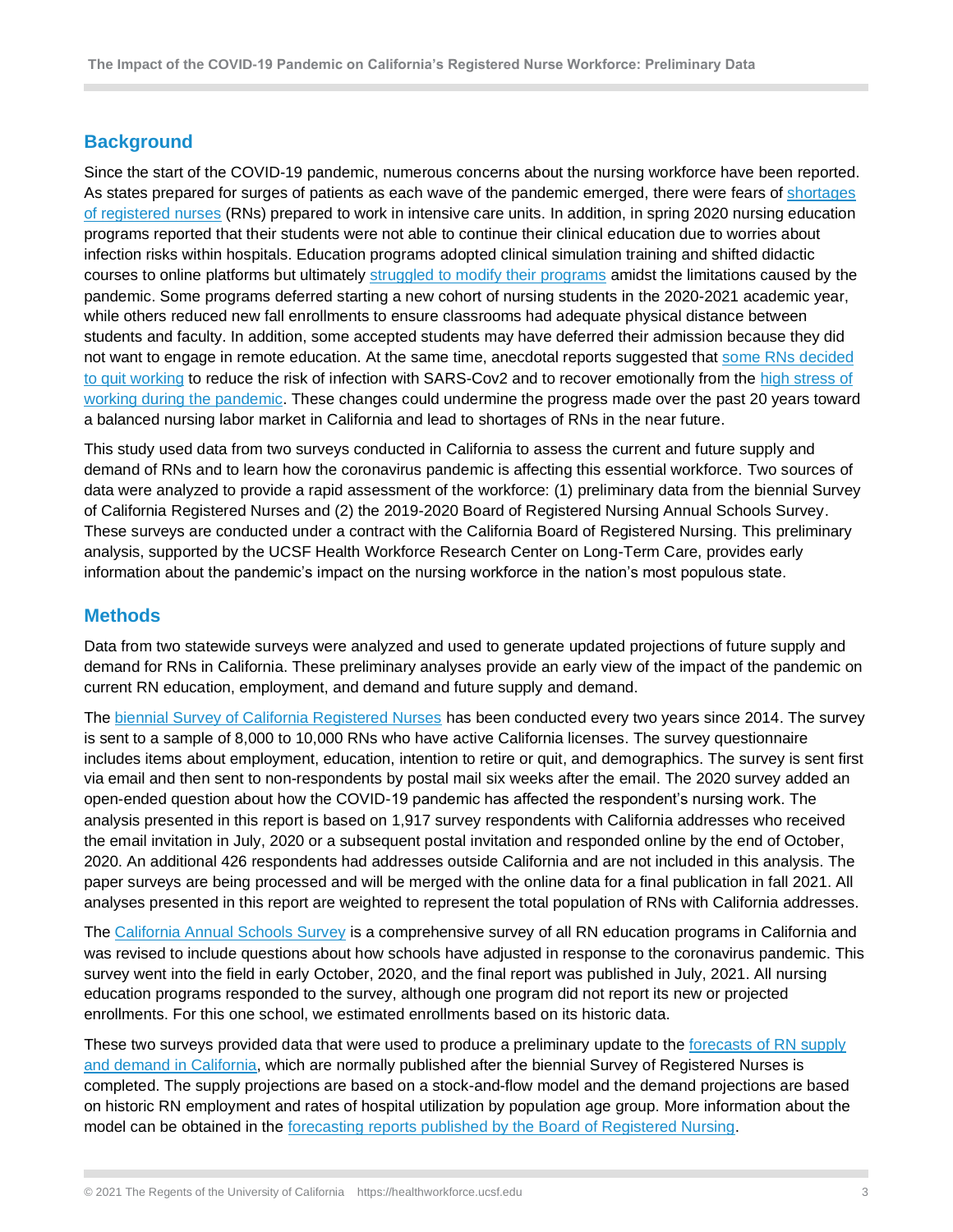# <span id="page-3-0"></span>**Results**

# <span id="page-3-1"></span>**Registered Nurse Employment**

Based on preliminary survey data, we estimate that 81.7% of California-resident RNs were employed in nursing in July through October, 2020 (Figure 1). There has been a trend toward lower employment rates since 2006, with overall employment rates being five percentage points lower in 2020 than in 2006. However, there was essentially no change in the overall employment rate between 2018 and 2020.



**Figure 1. Percentage of California-resident RNs employed in nursing, 2006-2020**

Although there was not an overall change in the RN employment rate for the responses received from July to October, 2020, compared with 2018, there were notable changes for some age groups (Figure 2). The employment rate for nurses between the ages of 30 and 54 years were higher in 2020 compared with 2018, with larger increases among nurses 30 to 39 years old (from 89.4% to 96%). However, the employment rates of nurses 55 years and older were lower in 2020 than in 2018, as was the employment rate for nurses under 30 years old. The decrease was largest among nurses 65 years and older, dropping from 42.6% in 2018 to 33.2% in 2020. There was a seven percentage-point decrease in employment for nurses 60 to 64 years old, and a five percentage-point drop for nurses 55 to 59 years old.



**Figure 2. Percentage of California-resident RNs employed in nursing, 2006-2020**

There also were changes in the average number of hours worked per week by RNs, as seen in Table 1. The average number of hours worked per week by all employed RNs was 36.8 hours in 2018 but only 33.6 hours in 2020. Decreases of similar magnitude were reported among RNs employed in acute care hospitals, home health, and clinics/offices. However, average hours per week for RNs employed in skilled nursing facilities rose from 36.3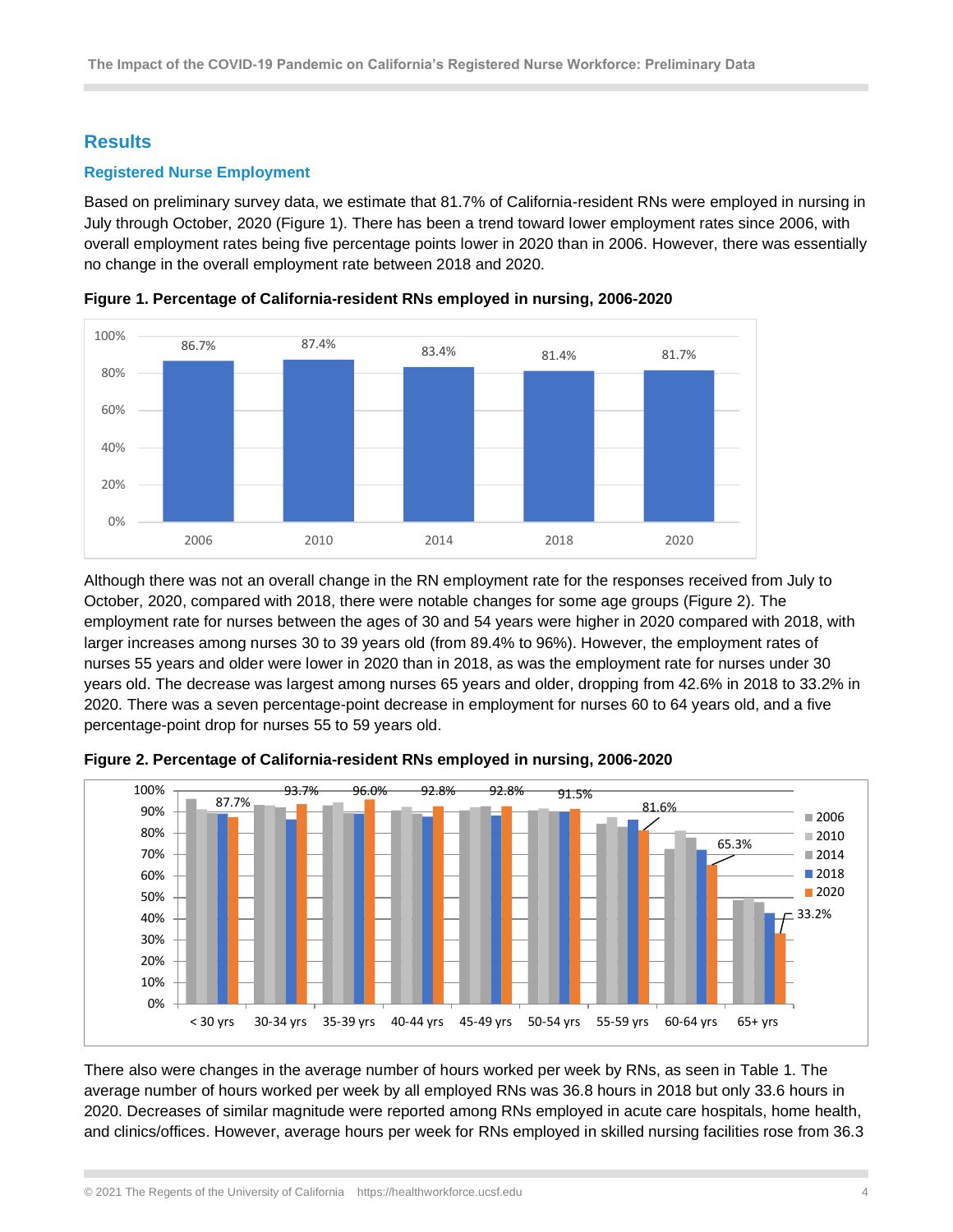hours in 2018 to 37.1 hours in 2020. Overall, there was a seven percentage-point decrease in the percent of RNs who reported they worked full-time.

| Table 1. Average hours worked per week and full-time versus part-time employment for California- |  |
|--------------------------------------------------------------------------------------------------|--|
| resident RNs, 2018 and 2020                                                                      |  |

|                                                  | 2018  | 2020  |
|--------------------------------------------------|-------|-------|
| Average number of hours per week, all settings   | 36.8  | 33.6  |
| Average hours per week, acute care hospital      | 36.5  | 32.7  |
| Average hours per week, skilled nursing facility | 36.3  | 37.1  |
| Average hours per week, home health              | 41.0  | 37.5  |
| Average hours per week, clinic/office            | 38.5  | 34.0  |
| <b>Employment status</b>                         |       |       |
| <b>Working full-time</b>                         | 60.2% | 53.0% |
| <b>Working part-time</b>                         | 18.4% | 26.8% |
| Working, unknown hours                           | 2.8%  | 1.7%  |
| Not working                                      | 18.6% | 18.5% |

It is clear that many RNs reduced their hours of work or stopped working based on comparisons of employment and hours in 2018 versus 2020. Figure 3 explores the employment intentions of employed RNs for the next five years. The data indicate that nurses' plans were similar in 2020 compared with past years, although there was a two percentage-point increase in the proportion planning to leave nursing or retire in 2020 compared to 2018.



**Figure 3. Employment plans for the next 5 years for employed California-resident RNs, 2008-2020**

To gain more insight into the extent to which more nurses plan to leave nursing or retire, Figure 4 reports the percentage of employed RNs who plan to retire or leave nursing in the next two years, by age group. As seen in this figure, there was a large increase in the percentage of RNs aged 55 to 64 years who plan to retire or quit in the next two years, from 11.4% in 2018 to 25.2% in 2020. At the same time, the percentage of RNs 65 years and older who plan to quit or retire in the next two years was similar in 2020 compared with 2018. However, it is important to remember that the employment rate for this age group dropped notably between 2018 and 2020, suggesting that many RNs in this age group who might have been planning to retire already did so.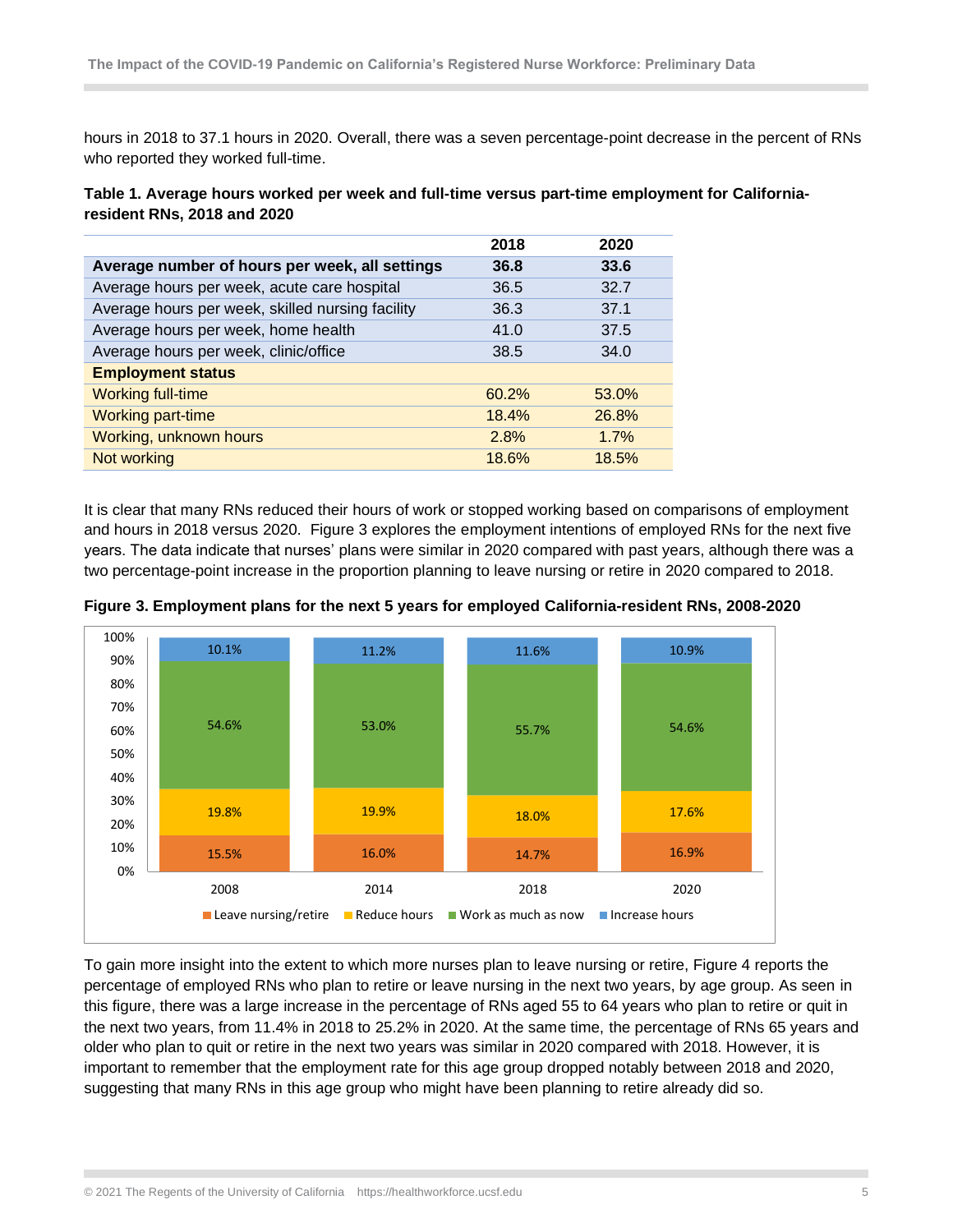

**Figure 4. Percentage of employed California-resident RNs who plan to retire or leave nursing in the next 2 years, 2018 and 2020**

Figure 5 presents the employment intentions of RNs who are not currently working in nursing. Between 2018 and 2020, there was a notable increase in the percentage of non-working RNs who reported that they were retired, accompanied by a decrease in the percentage who reported they were looking for work or intending to return to nursing work. Note that the high percentage of nurses seeking work in 2012 was likely associated with the recession that began in late 2007; the RN labor market was in the early stages of recovery in 2012.



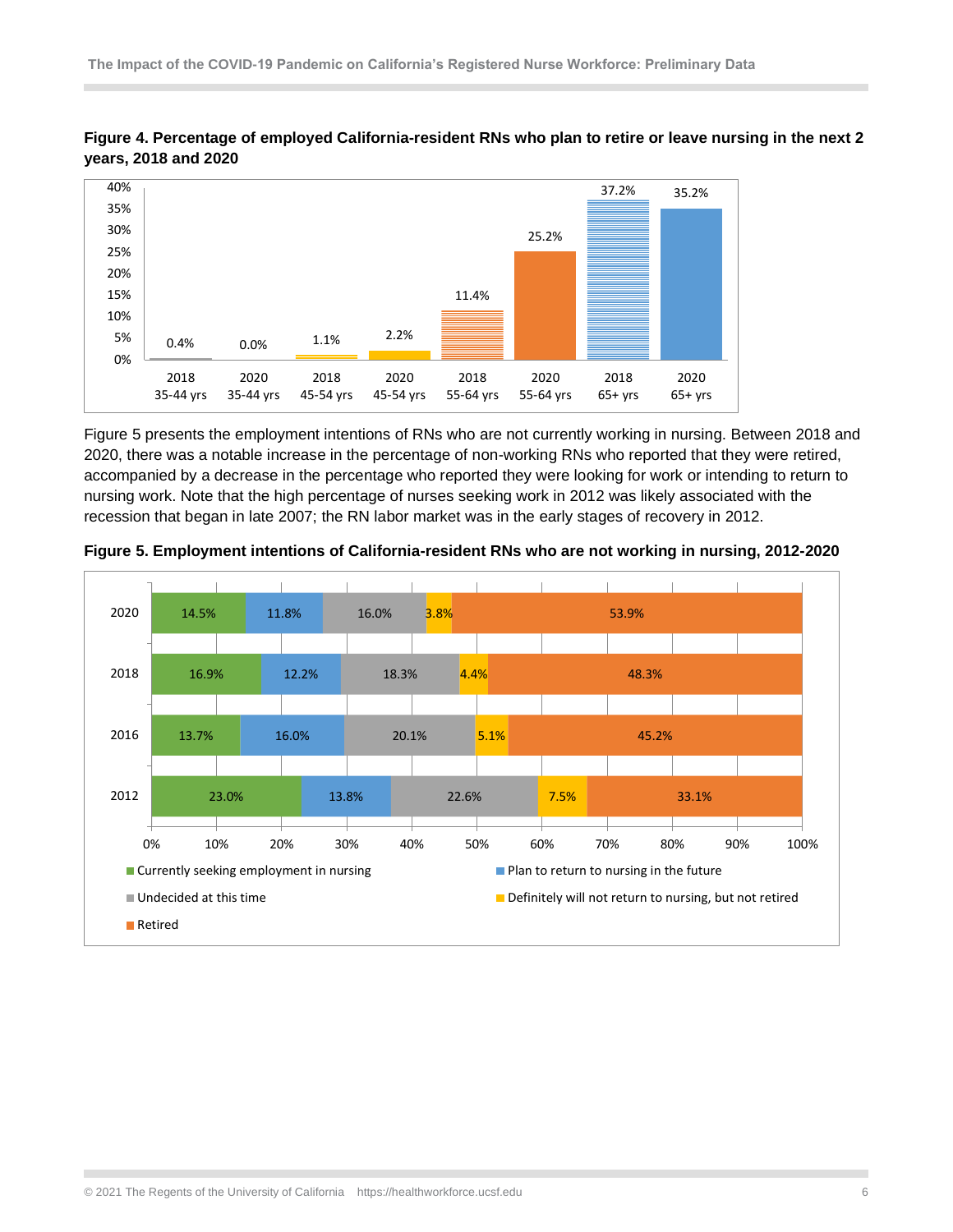#### <span id="page-6-0"></span>**Registered Nurse Education**

California's nursing schools provided information about their enrollments and graduations for the 2019-20 academic year in a survey that was fielded in fall 2020. (Note that one private bachelor's degree program did not report data; the prior year's enrollments were used as an estimate for the 2019-20 year.) The 2019-20 academic year included several months of the pandemic, when schools were impacted by the loss of access to clinical sites and shifted instruction to online modalities to reduce virus transmission. Six education programs indicated that they skipped an admissions cohort in the 2019-20 academic year due to the pandemic. As seen in Table 2, there was a small decrease (-1%) in new enrollments from 15,150 in the 2018-19 academic year to 15,002 in 2019-20. Reductions in new enrollments were greater for associate degree (AD) programs and were negligible for bachelor's degree (BSN) programs. All of the reduction in new enrollments occurred in public college and university RN programs, while private programs grew. The main reasons for reductions in enrollment were difficulty securing clinical placements, concerns about safety in clinical rotations, and challenges in converting to virtual instructional modalities.

## **Table 2. Change in new enrollments in California RN education programs between 2018-19 and 2019-20 academic years**

|                                        | 2018-19 new<br>enrollment | 2019-20 new<br>enrollment | Percentage<br>change |
|----------------------------------------|---------------------------|---------------------------|----------------------|
| <b>Total enrollments</b>               | 15,150                    | 15,002                    | $-1.0%$              |
| Associate degree enrollments           | 7,014                     | 6,852                     | $-2.3%$              |
| Bachelor's degree enrollments          | 7,266                     | 7,237                     | $-0.4%$              |
| Master's degree enrollments            | 870                       | 913                       | $+4.9%$              |
| Public college/university enrollments  | 8,103                     | 7,754                     | $-4.3%$              |
| Private college/university enrollments | 7,047                     | 7,450                     | $+5.7%$              |

Figure 6 presents new enrollments in RN education programs in the 2019-20 academic year and schools' projections of their enrollments for the 2020-21 and 2021-22 academic years. AD program directors estimated that their new 2020-21 enrollments will be 568 fewer than in the prior year (-8.3%). However, BSN program directors anticipated growth of 460 new enrollments (+6.4%) and entry-level master's programs projected growth of 47 students (+5.1%). Thus, statewide new enrollments are projected to be only 61 students fewer in 2020-21 compared with the prior year. Enrollments are projected to increase in 2021-22 compared with the prior year, making up for the decreases observed and projected in 2019-20 and 2020-21.



# **Figure 6. New and projected enrollments in RN education programs, 2019-20 through 2021-22**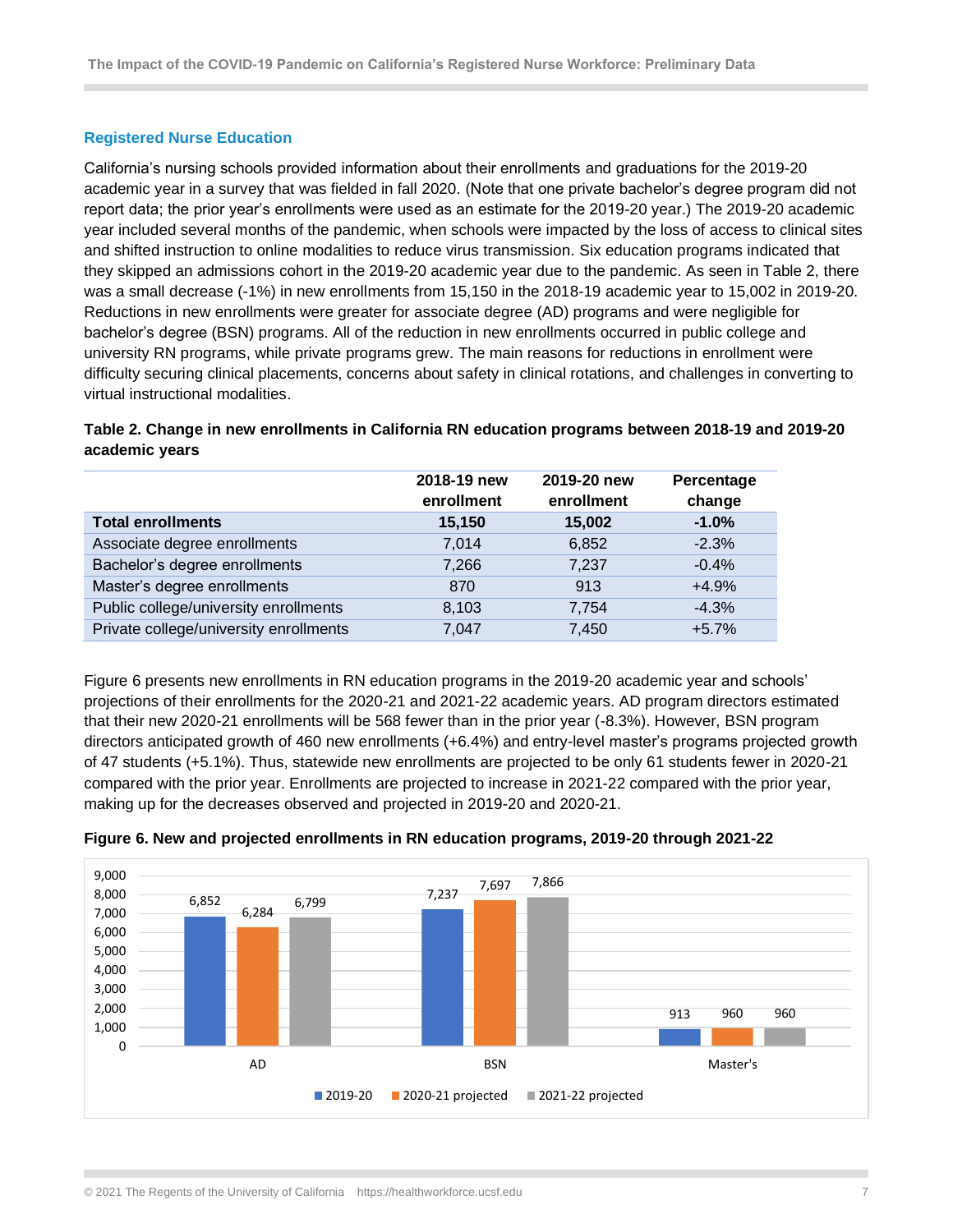#### <span id="page-7-0"></span>**Projections of Future Supply and Demand for RNs**

The future supply of RNs was projected using the RN Survey and Schools Survey data described above. The COVID-19 pandemic has two implications for the supply projection. First, there is anticipated to be a greater-thannormal rate of RNs aged 55 to 64 years allowing their licenses to lapse. In this preliminary projection, we assume the rate will double for the next three years and then return to the pre-pandemic rate. Second, the numbers of graduates from RN education programs will be lower due to reductions in new enrollments but will recover as the 2021-22 admission cohort moves toward graduation.

Figure 7 presents two projections of full-time equivalent RN supply from 2021 through 2035. The orange line provides the projection based on assumptions described above, and the yellow line presents the projection published in 2019. Note that the pandemic-projected future enrollments of RNs are somewhat higher than those included in the 2019 model, which results in more rapid supply growth in the long-term. The new projection of supply for 2021 is 30,984 fewer than was projected in 2019. However, by 2026, supply is expected to reach the level previously projected and will be 30,496 greater in 2035 than previously projected.





To understand the impact of changes in projected supply of RNs on California's healthcare system, supply needs to be compared with projected demand for RNs. Figure 8 presents the new supply projection with three projections of demand: (1) a projection based on current employment of RNs and projected growth and aging of California's population, (2) the number of full-time equivalent RNs needed to attain the national 25<sup>th</sup> percentile of RN employment per 100,000 population, and (3) the Employment Development Department's projection of RN employment in 2028. The first demand projection adds to current employment the vacancy rate reported by the Hospital Association of Southern California for the 3<sup>rd</sup> quarter of 2019, assuming this vacancy rate applies to all employment sectors. It then projects future demand based on projected population growth and historic patterns of health care utilization for each age group.

As seen in Figure 8, the supply of RNs in 2021 is estimated to be 40,567 full-time equivalent employment below demand, which is a 13.6% gap. A shortage of RNs is projected to persist until 2026, when supply and demand become balanced. The projected supply in 2028 matches the demand projection from the Employment Development Department as well. By 2035, there is projected to be greater supply of RNs than demand, with supply surpassing the current national 25<sup>th</sup> percentile of nurse employment per 100,000 population in 2030.

Note that some RNs were not working in nursing but seeking employment in 2020, as reported above. We estimate that approximately 8,500 RNs were seeking employment, which would fill about 20% of the current shortfall.